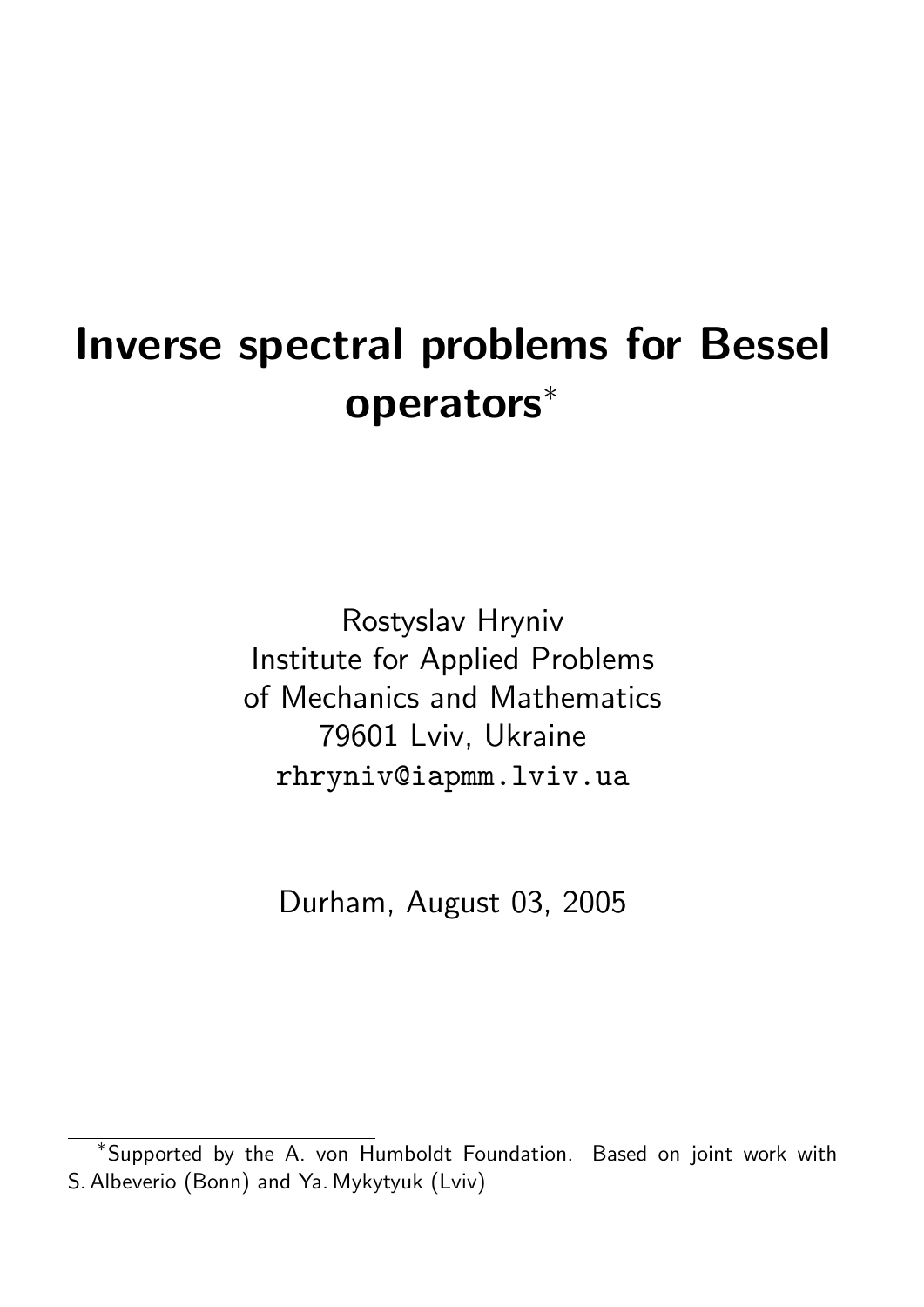## The problem

We consider a Schrödinger operator

$$
(Sy)(\mathbf{x}) = -\Delta y(\mathbf{x}) + Q(\mathbf{x})y(\mathbf{x})
$$

in the unit ball of  $\mathbb{R}^3$ , with a spherically symmetric distributional potential  $Q(\mathbf{x})\,=\,q(|\mathbf{x}|),\,\ q\,\in\,W_2^{-1}(0,1).$ Rotational symmetry allows a decomposition of  $S$  via the spherical harmonics, which leads to Bessel operators

$$
S(q, l, \theta)y(x) := -y''(x) + \frac{m(m+1)}{x^2}y(x) + q(x),
$$

 $m \in \mathbb{Z}_+$ , subject to  $\sin \theta y^{[1]}(x) = \cos \theta y^{[1]}(x)$ ,  $\theta \in [0, \pi)$ .  $S(q, m, \theta)$  has a simple discrete spectrum  $\lambda_1(q, m, \theta)$  <  $\lambda_2(q,m,\theta) < \ldots$ .

**Que:** Does the spectrum  $(\lambda_n(q, m, \theta))$  determine  $q, m, \theta$ ? **No!** E.g., for  $m = 0$ , extra information is needed (e.g. spectrum for  $\theta_1 \neq \theta$ , or norming constants  $\alpha_n$ ).

The inverse spectral problem (ISP) is to reconstruct a Bessel operator  $S(q, m, \theta)$  from the spectral data (SD)

- Aim: find the algorithm of solution of ISP;
	- give an explicit and complete description of SD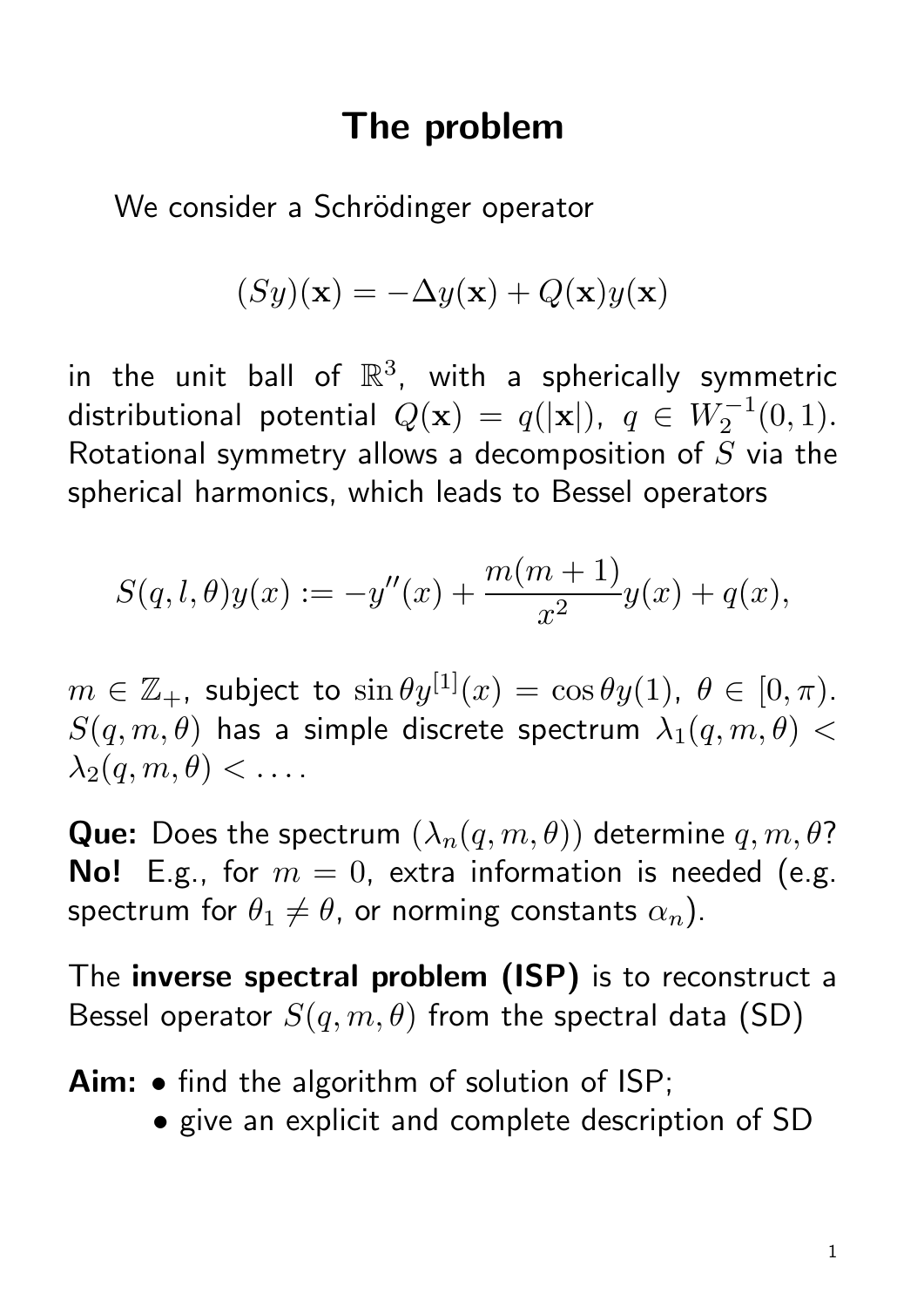### Known results:  $m = 0$

Borg (1946), Levinson (1949): two spectra determine  $q$  uniquely

Gelfand & Levitan, Krein, Marchenko (1950 ies) treated the regular case  $q \in L_1(0,1)$ , found sufficient conditions and necessary conditions on the SD and solved the ISP.

ZHIKOV (1967):  $q = F'$  with  $F \in BV[0,1]$ ;  $Tu = f$ is defined through the corresponding integral equation; necessary and sufficient conditions on the SD found, the ISP solved.

BEN AMOR & REMLING (2003):  $q = F'$  on  $(0, \infty)$ with  $F$  locally of bounded variation; applied de Branges space method to solve ISP on  $[0, N]$  for arbitrary  $N \in \mathbb{R}_+$ . space method to solve ISP on  $[0,N]$  for arbitrary  $N\in\mathbb{R}_+.$  "Spectral data" used is  $\phi(x):=\int\cos\sqrt{\lambda}x\,d(\rho_N-\rho_0)(\lambda).$ 

ANDERSSON (1988) considered a SL operator in impedance form  $Su = \frac{1}{a}$  $\frac{1}{a}(au')'$  in  $L_2((0,1);a)$  with  $a~\in~W_{p}^{1}[0,1],~~p~\geq~1,~~$  or  $\stackrel{\circ}{a}~\in~\mathrm{BV}[0,1]$  and established local solvability of the ISP.

RUNDELL & SACKS (1992) studied the case  $a \in$  $W^1_2(0,1)$ . With the help of transformation operators they found necessary conditions on the SD, solved the ISP, and suggested a numerical algorithm.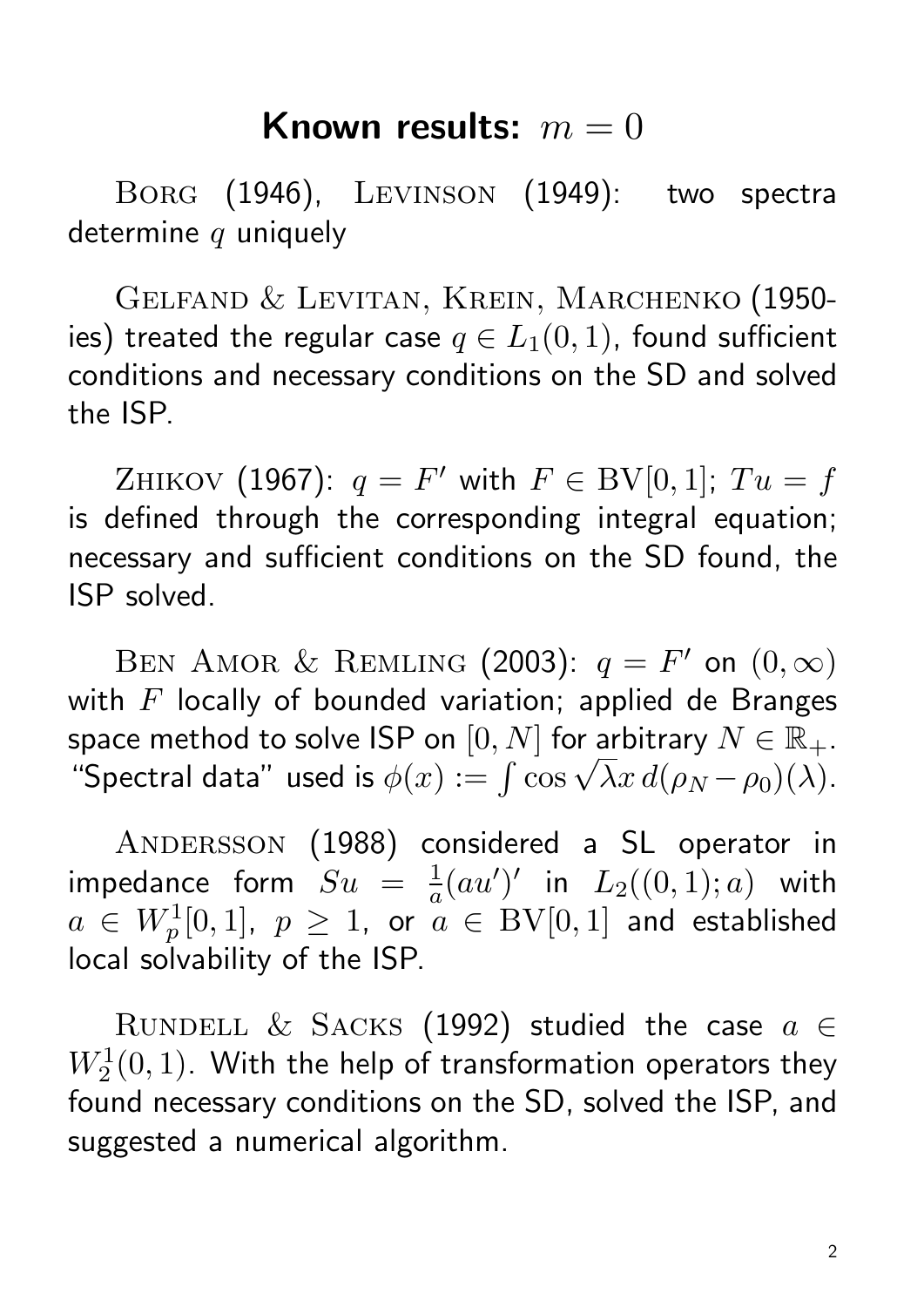COLEMAN & MCLAUGHLIN (1993) treated the case  $a\in W^1_2(0,1)$  by recasting  $Su=\lambda u$  as  $v''+bv'+\lambda^2 v=0$ with  $b := a'/a$ ; studied in detail the mapping  $b \mapsto$ SD; generalized the approach of Pöschel & Trubowitz (1987).

Observe that S is similar to  $Tu = -u'' + qu$  with  $q = \frac{(\sqrt{a})^{\prime\prime}}{\sqrt{a}}$  $\frac{V}{\sqrt{2}}$  $\frac{a)^{\prime\prime}}{a}.$  In particular, for  $a\,\in\,W^1_2(0,1)$  we get  $q\,\in\,$  $W_2^{-1}(0,1)$ .

The case of a generic  $q\,\in\, W_2^{-1}(0,1)$  was treated by SHKALIKOV A.O.  $(99-05)$ ; T is defined by the regularisation method, its spectral properties studied in detail.

ISP (in different settings) for SL operator with such  $q$  is completely solved by ALBEVERIO, H., MYKYTYUK  $(03-05)$ 

Some other types of singularities were treated by Carlsson, Hald, Freiling, McLaughlin, Yurko a.o.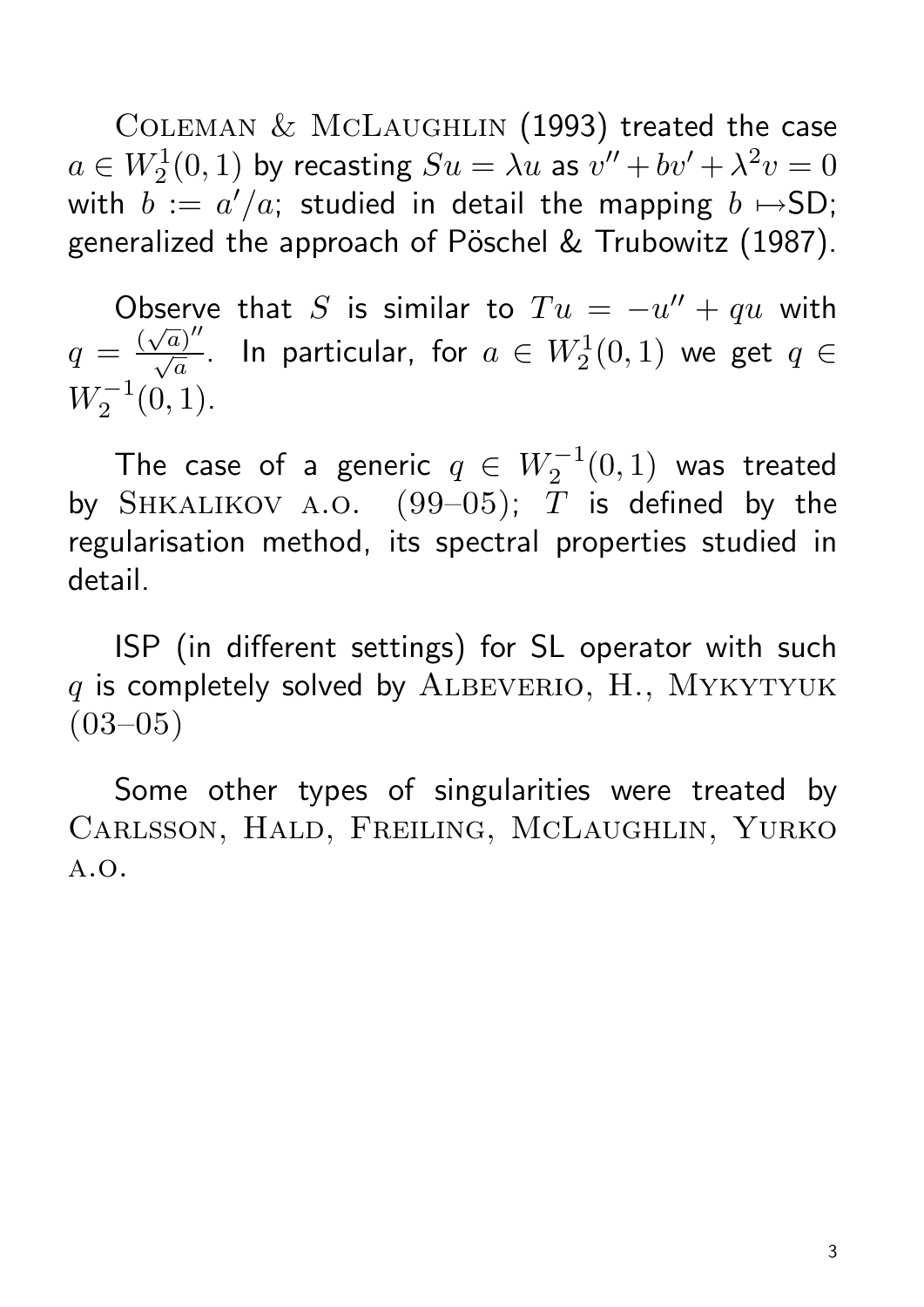# Known results:  $m > 0$ ,  $q \in L_2$

GULLIOT, RALSTON  $(88)$ : studied the map from q to SD for  $m = 1$ , generalised the approach by Pöschel-Trubowitz, proved that the map is  $1 - 1$ , described the isospectral sets

CARLSON (93) completely described the possible spectra for arbitrary  $m \in \mathbb{N}$  using the Darboux–Crum transformation and studied the isospectral sets

CARLSON (97) studied the map q to SD for  $m \geq$  $-\frac{1}{2}$  $\frac{1}{2}$ , proved several results on unique reconstruction of  $S(q, m, \theta)$  from the spectral data, without characterising the spectral data

GASYMOV (65) claimed a complete solution for  $q \in$  $L_2(0, 1)$  and  $m \in \mathbb{N}$  without proof

Another setting: reconstruct  $q$  from the spectra of  $S(q, m_1, 0)$  and  $S(q, m_2, 0)$  for two different angular momenta  $m_1$  and  $m_2$ ; even uniqueness is not proved!

CARLSON, SHUBIN (94): isospectral set is of finite dimension if  $m_1 - m_2$  odd;

RUNDELL, SACKS (01): local uniqueness in a linearised sense for  $m_1, m_2 = 0, 1, 2, 3$ .

Our case:  $m \in \mathbb{Z}_+$  and  $q \in W_2^{-1}(0,1)$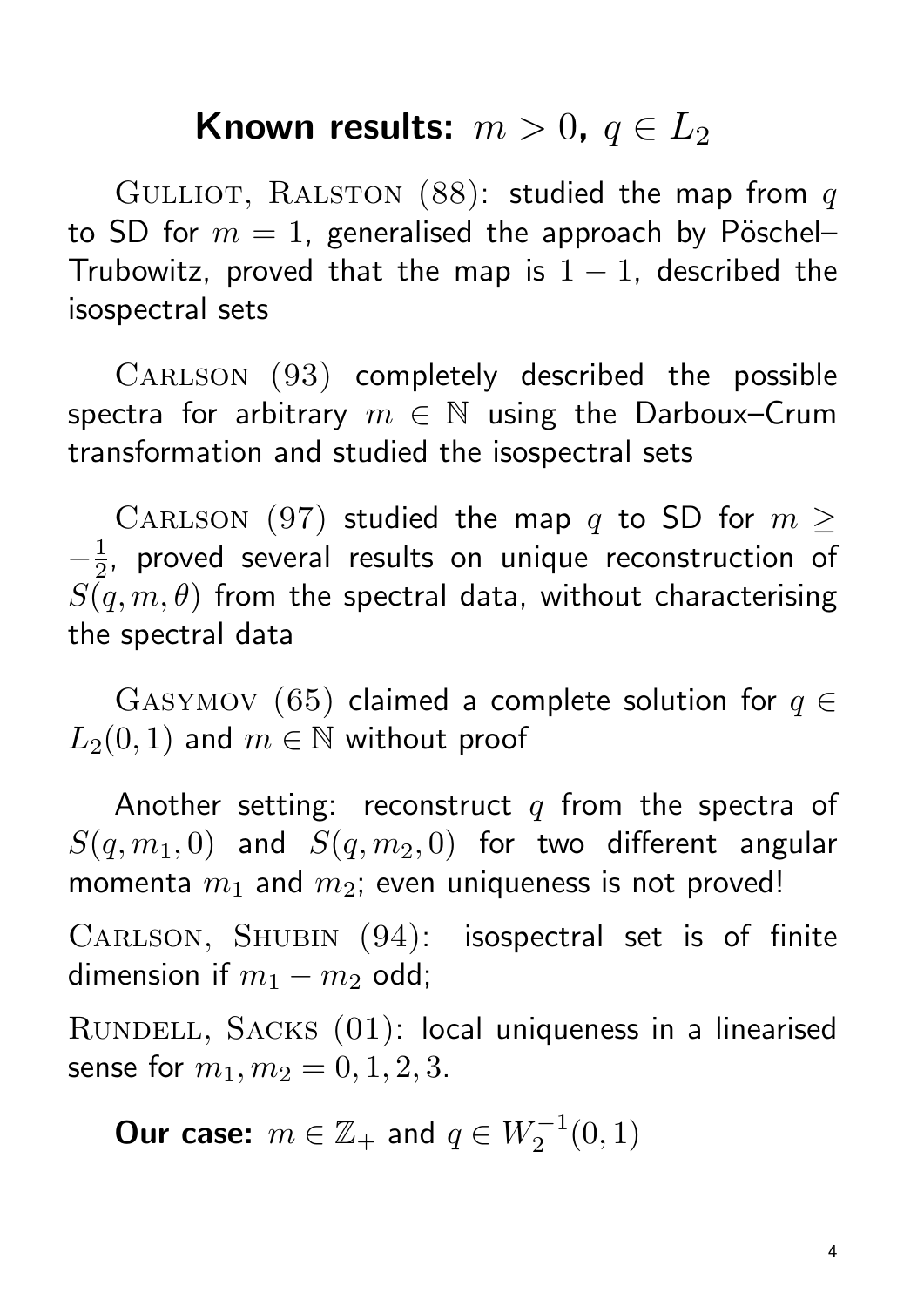### $m = 0$ : Definition

For real-valued  $q\in W_2^{-1}(0,1)$  define the SL operator  $T$ by regularisation method:

take  $\sigma \in L_2(0,1)$  s. t.  $q = \sigma'$ , (e.g., with  $\int \sigma = 0$ ) and put

$$
Tu = T_{\sigma}u = l_{\sigma}(u) := -(u' - \sigma u)' - \sigma u'
$$
  
dom  $T_{\sigma} = \{u \in W_2^1 | u' - \sigma u \in W_1^1, l_{\sigma}(u) \in L_2,$   
 $u(0) = u(1) = 0\}.$ 

 $T_{\sigma}$  is a self-adjoint bounded below operator with discrete spectrum  $\{\lambda_k\}$ ; we may assume  $\lambda_k > 0$ .

**Example 1:**  $q = \alpha \delta(\cdot - \frac{1}{2})$  $(\frac{1}{2})$ . Take

 $\sigma(x)=0$  for  $x\leq \frac{1}{2}$  $\frac{1}{2}$ ,  $\sigma(x) = \alpha$  for  $x > \frac{1}{2}$ 

then  $l_{\sigma}(u)=-u''$  if  $x\neq \frac{1}{2}$  $\frac{1}{2}$  and  $u \in \mathsf{dom}\, T_{\sigma}$  means  $u$  is continuous at  $x=\frac{1}{2}$  $\frac{1}{2}$  and  $u^7(\frac{1}{2}+)-u'(\frac{1}{2}-)=\alpha u(\frac{1}{2}$  $(\frac{1}{2})$ .

**Example 2:**  $q = (x - \frac{1}{2})$  $(\frac{1}{2})^{-1}$ . Restriction-extension theory defines the corresponding (non-s.a.) operators  $T(\gamma)$ ,  $\gamma \in \mathbb{C} \cup \{\infty\}$  by the interface conditions  $y(\frac{1}{2}+) =$  $y(\frac{1}{2}-) =: y(\frac{1}{2})$  $(\frac{1}{2}), y'(\frac{1}{2}+) - y'(\frac{1}{2}-) = \gamma y(\frac{1}{2})$  $(\frac{1}{2})$ ; cf. KURASOV (1996), BODENSTORFER A.O. (2000). This corresponds to

$$
\sigma(x) = \begin{cases} \log(\frac{1}{2} - x) & \text{for } x \le \frac{1}{2}, \\ \log(x - \frac{1}{2}) + \gamma & \text{for } x > \frac{1}{2}. \end{cases}
$$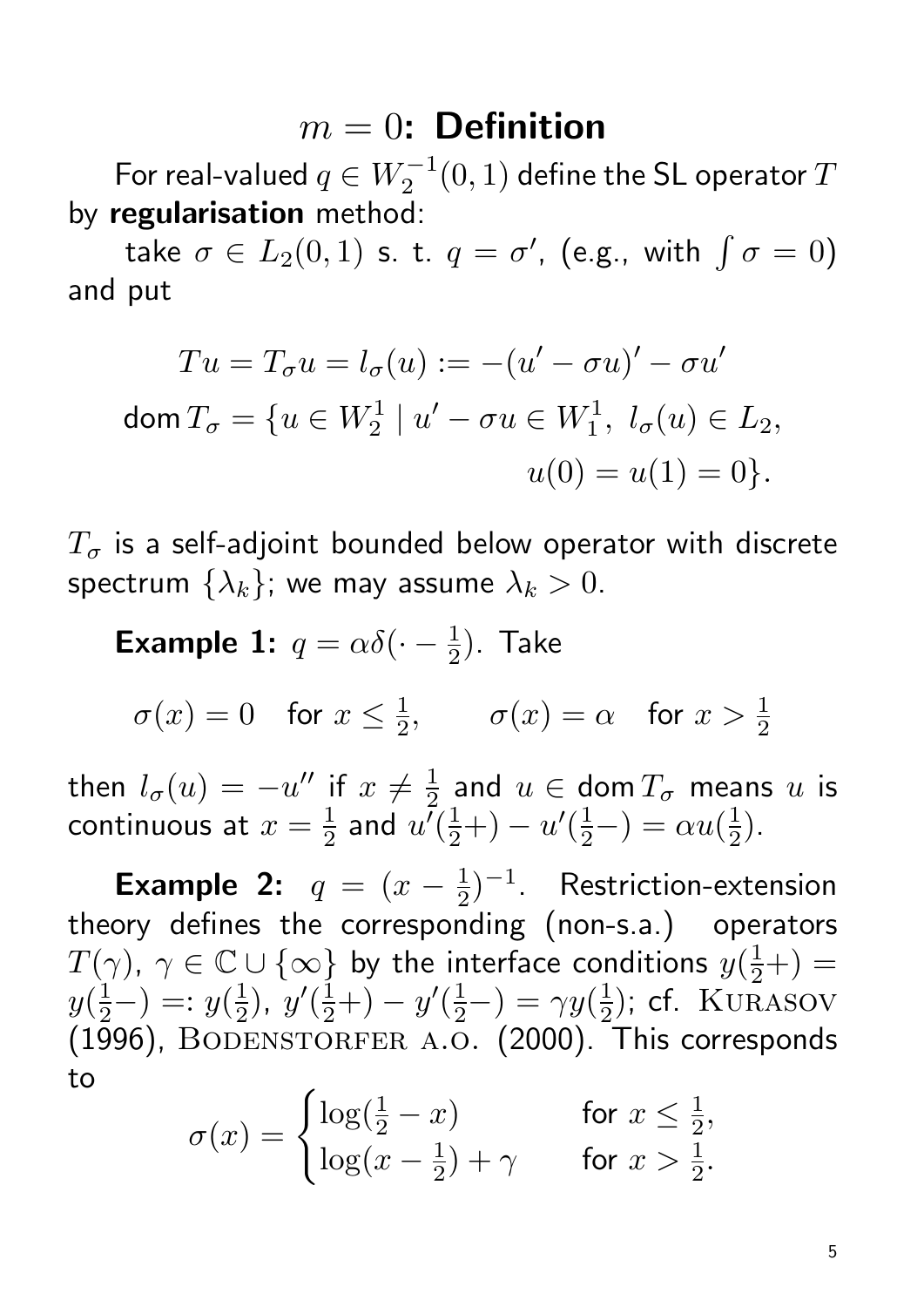#### $m = 0$ : ISP

[H.&Mykytyuk'04]: There is a transformation operator  $I + K_{\sigma}$  s. t.  $K_{\sigma}u(x) = \int_0^x k(x,t)u(t) dt$ ,  $k(x, \cdot) \in L_2$ , and

$$
y(x,\lambda) := (I + K_{\sigma})\sin\sqrt{\lambda}x
$$

solves the equation  $l_{\sigma}(u) = \lambda u$ ,  $u(0) = 0$ .

#### Spectral asymptotics:

(A1) 
$$
\sqrt{\lambda_k} = \pi k + \tilde{\lambda}_k
$$
 for some  $(\tilde{\lambda}_k) \in \ell_2$ ;

(A2)  $\alpha_k^{-1}$  $\frac{1}{k}$  :=  $2\|y(\cdot,\lambda_k)\|^2 = 1 + \beta_k$  for some  $(\beta_k) \in \ell_2$ .

**Reconstruction of**  $\sigma$ . Assume that  $\{(\lambda_k),(\alpha_k)\}\$  satisfy (A1)–(A2),  $\alpha_k$  are positive, and  $\lambda_k$  are pairwise distinct. Put  $\phi(s)$  :=  $\sum_{k\in\mathbb{N}}$  $\left(\cos \pi k s - \alpha_k \cos \lambda_k s\right) \in L_2(0,2),$  $f(x,t) := \phi(x-t) - \dot{\phi}(x+t)$ , and consider the Gelfand-Levitan-Marchenko (GLM) equation:

$$
k(x,t) + f(x,t) + \int_0^x k(x,s)f(s,t) ds = 0, \quad x > t.
$$

Then:

(1) GLM is soluble, and the integral operator  $K$  with kernel k coincides with  $K_{\sigma}$  for

$$
\sigma(x) := -2\phi(2x) - 2\int_0^x k(x, t) f(t, x) dt \in L_2(0, 1);
$$

(2) the sequence  $\{(\lambda_k),(\alpha_k)\}\$ is the SD for the Sturm-Liouville operator  $T_{\sigma}$  with  $\sigma$  found.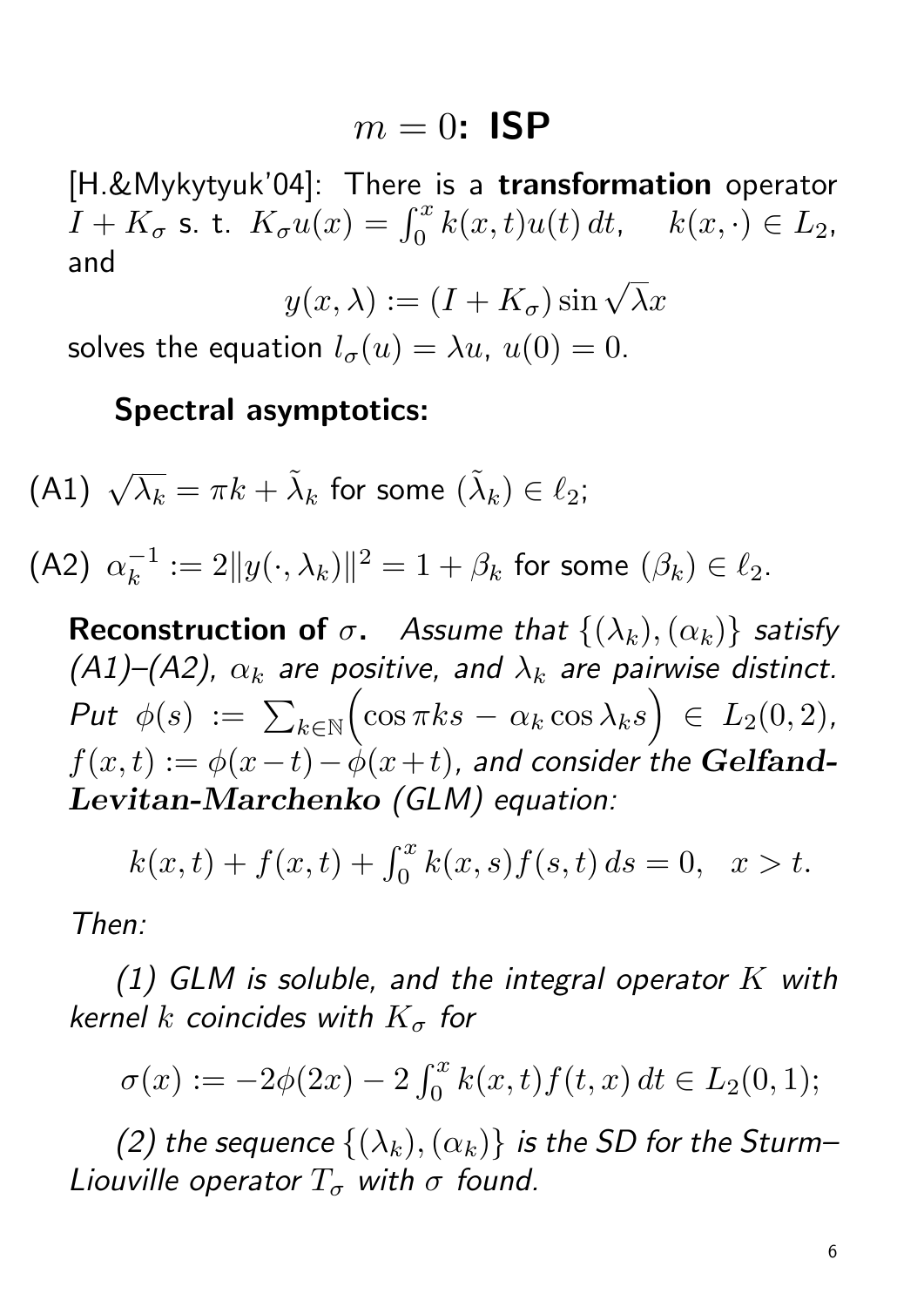Reconstruction by two specra. Assume that sequences  $(\lambda_k)$  and  $(\mu_k)$  interlace,  $\lambda_k$  satisfy (A1), and  $\mu_k$  are such that

(A3)  $\sqrt{\mu_k} = \pi (k -$ 1  $(\tilde{\mu}_k) + \tilde{\mu}_k$  for some  $(\tilde{\mu}_k) \in \ell_2$ .

Then there is a unique  $\sigma \in L_2$  such that  $\lambda_n$  (resp.  $\mu_n$ ) are Dirichlet (resp. Dirichlet–Neumann) eigenvalues of  $l_{\sigma}$ .

An analogue of *Marchenko's theorem* for  $q \in L_2(0,1)$ : interlacing and correct asymptotics suffice!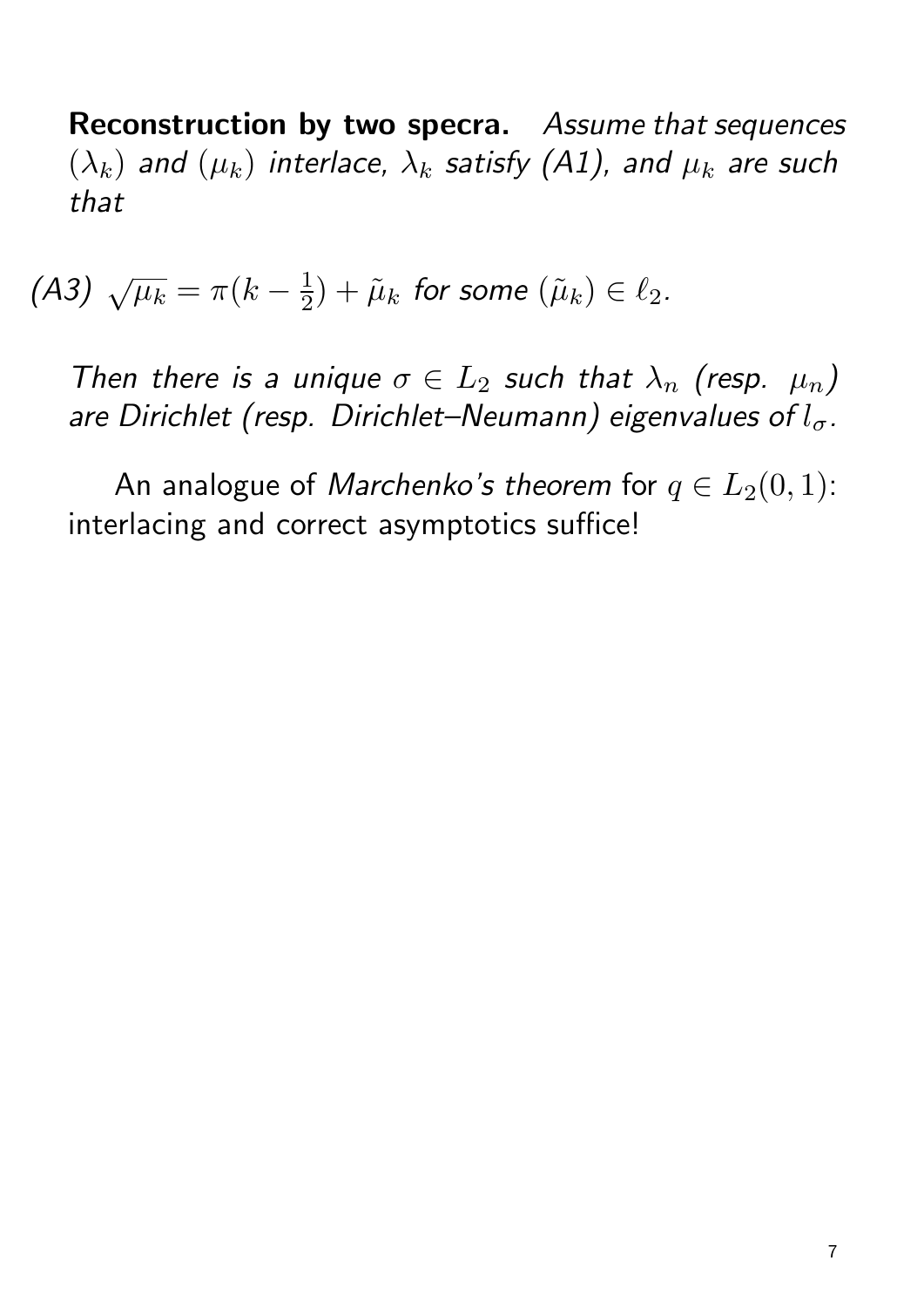#### $m > 0$ : idea

For  $q \in L_2$ , CARLSON (93) showed that the eigenvalues of  $S(q, m, 0)$  satisfy

$$
\lambda_n(q, m, 0) = \pi^2(n + \frac{m}{2})^2 + C + c_n \text{ with } (c_n) \in \ell_2.
$$

In particular,  $S(q, 2, 0)$  has 1 EV less than  $S(q, 0, 0)$ ! **Idea:** take  $\lambda_0 < \lambda_1(q, 2, 0)$ , find a SL operator with potential  $\tilde{q}$ , whose Dirichlet spectrum is  $\lambda_0$ ,  $\lambda_1(q,2,0), \lambda_2(q,2,0), \ldots$ , and then determine q from  $\tilde{q}$ 

Realisation via the transformation operators: take  $\{(\lambda_k)_{k\in\mathbb{N}},(\alpha_k)_{k\in\mathbb{N}}\}\text{,}\quad 0<\lambda_0<\lambda_1\text{,}\alpha_0>0\text{,}$  and let

$$
I + F_j := \operatorname*{s-lim}_{n \to \infty} \sum_{k=j}^{n} \alpha_k(\cdot, \cos \sqrt{\lambda_k} t) \cos \sqrt{\lambda_k} x
$$

$$
= (I + K_j)^{-1} (I + K_j^*)^{-1}
$$

**Lemma:**  $K := (I + K_1)(I + K_0)^{-1} - I$  has kernel  $k(x,t) = \frac{\alpha_0 y(x,\lambda_0) y(t,\lambda_0)}{c^x}$  $\overline{1-\alpha_0\int_0^x y^2(s,\lambda_0)\,ds}$ , with  $y(x,\lambda_0):=(I+K_0)\cos\sqrt{\lambda_0}x$ 

In particular: (1)  $I + K_1 = (I + K)(I + K_0)$ ,

(2) 
$$
\sigma_1(x) - \sigma_0(x) = 2k(x,x) + \alpha_0,
$$

(3) 
$$
k(x, x) \sim 3x^{-1}
$$
 as  $x \to 0$ .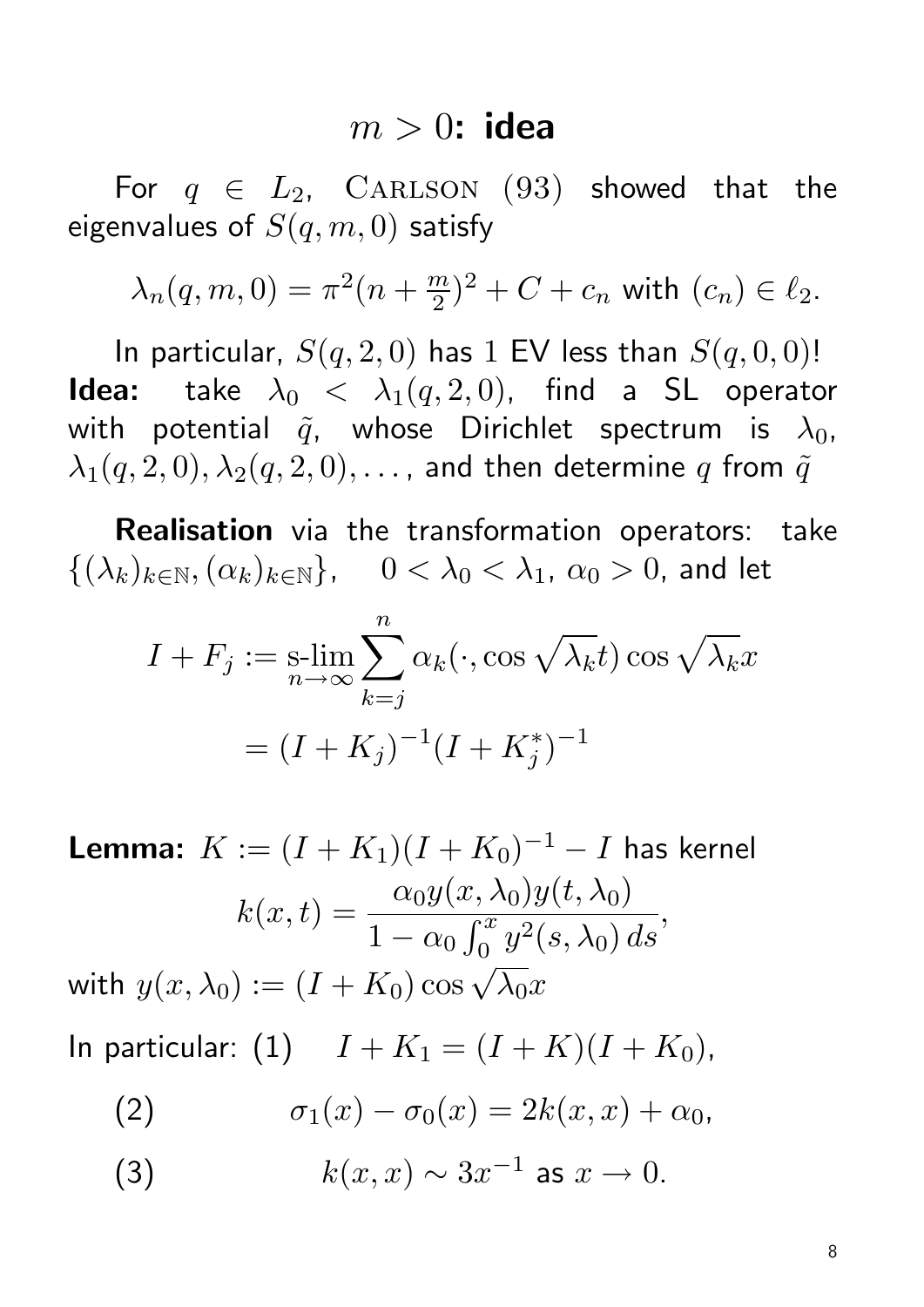### Spectral transformations

Let  $q\in W_2^{-1}(0,1)$ ,  $m\in \mathbb{Z}_+$ , and  $y(\cdot,\lambda)$  be a solution to  $-y''(x) + \frac{m(m+1)}{x^2}y(x) + q(x)y(x) = \lambda y(x)$ 

subject to  $y(1) = 0$ ; then either  $y(x, \lambda) \sim x^{-m}$  or  $y(x,\lambda) \sim x^{m+1}$  as  $x \to 0$ , in the latter case  $\lambda$  is an EV.

**Lemma:** Take  $\lambda_0$  not an EV and  $\alpha_0 > 0$ , and put

$$
\beta(x,\lambda) := \alpha_0 \int_x^1 y(t,\lambda) y(t,\lambda_0) dt
$$

and  $V(x):=1+\beta(x,\lambda_0)$ ; then  $\exists q_0\in W_2^{-1}(0,1)$  s.t.

$$
u(x,\lambda) := y(x,\lambda) - y(x,\lambda_0) \frac{\beta(x,\lambda)}{V(x)}
$$

solves the equation

$$
-y''(x) + \frac{(m-2)(m-1)}{x^2}y(x) + q_0(x)y(x) = \lambda y(x).
$$
  
**Rem:** In fact,  $V(x) = x^{-2m+1}v(x)$  and  $q_0 := q -$ 

 $2\frac{d^2}{dx^2}$  $\frac{d^2}{dx^2} \log v(x)$ 

**Thm:** The spectrum of the operator  $S(q_0, m-2, 0)$ consists of  $\lambda_0$  and  $\lambda_k(q, m, 0)$ ,  $k \in \mathbb{N}$ ; moreover,  $||u(\cdot, \lambda_0)|| = \alpha_0$  and  $||u(\cdot, \lambda_k)|| = ||y(\cdot, \lambda_k)||$ ,  $k \in \mathbb{N}$ .

There is an analogous transformation removing one EV of  $S(q, m, 0)$  and changing neither the others nor the corresponding norming constants; this produces an operator  $S(q_1, m+2, 0)$  for some  $q_1 \in W_2^{-1}(0,1)$